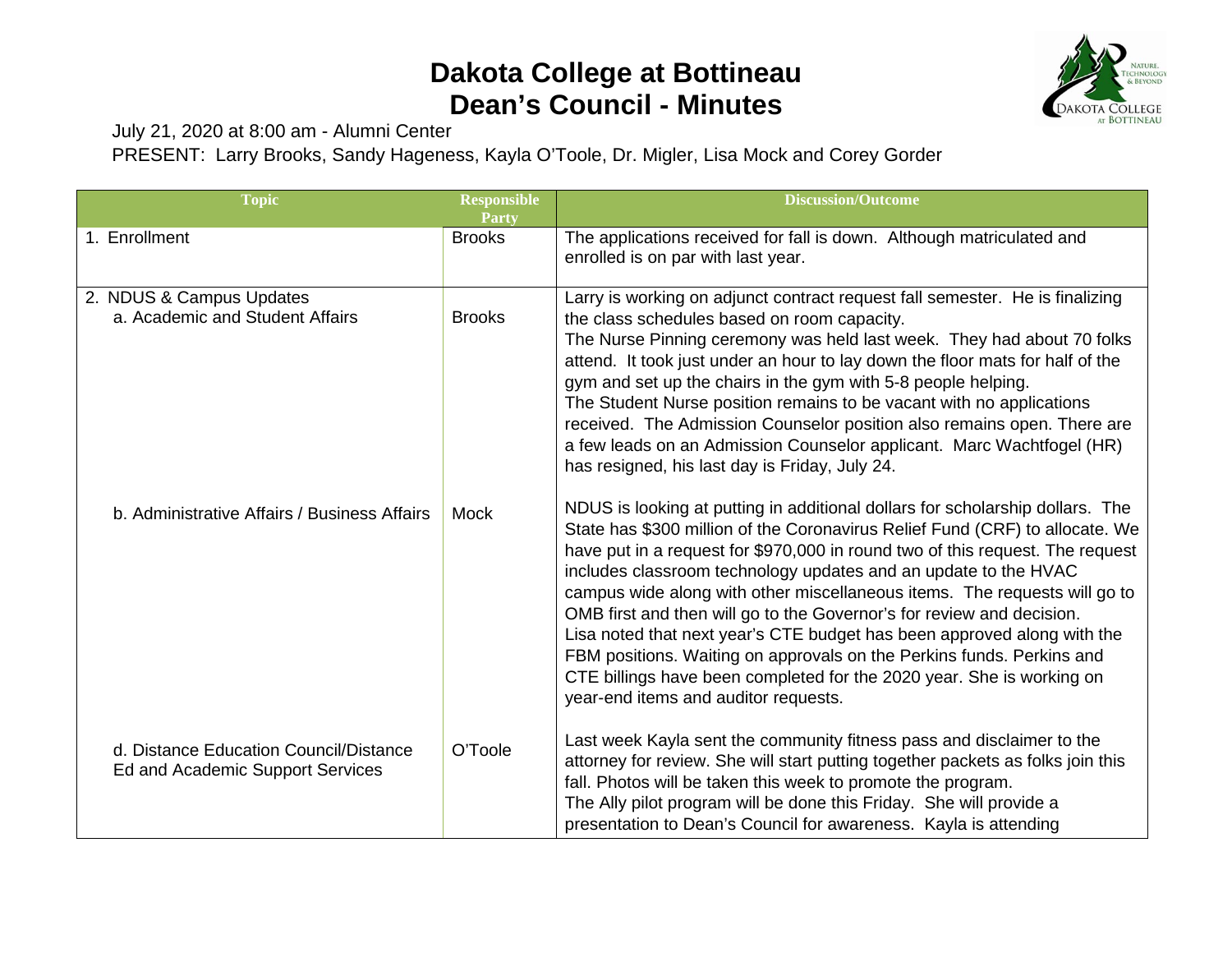## **Dakota College at Bottineau Dean's Council - Minutes**



|                                         |          | GAN O OGHUNI<br>- IVIII IULUJ<br><b>UANOIA COLLEY</b>                                                                                                                                                                                                                                                                                                                                                                                                                                                                                                                                                                                                                                                                                                                                                                                                                                                                                                                                                                                                                                                                    |
|-----------------------------------------|----------|--------------------------------------------------------------------------------------------------------------------------------------------------------------------------------------------------------------------------------------------------------------------------------------------------------------------------------------------------------------------------------------------------------------------------------------------------------------------------------------------------------------------------------------------------------------------------------------------------------------------------------------------------------------------------------------------------------------------------------------------------------------------------------------------------------------------------------------------------------------------------------------------------------------------------------------------------------------------------------------------------------------------------------------------------------------------------------------------------------------------------|
| e. Public Affairs Council               | Hageness | Blackboard World virtual conference today. Educational Summit is today as<br>well.<br>The enrollment for online courses is trending the same as last year. Dual<br>Credit contacts are being maintained as K-12 schools are working out their<br>school year.<br>She will be out Thursday afternoon. She has submitted requests to Lisa for<br>CRF which includes hybrid class planning and lap top purchasing for online<br>students. Kayla will participate in IT interviews this week.<br>The Marketing Committee is working on updating the campus map located<br>outside of Thatcher Hall. This in turn will also work on our web site to<br>provide a virtual tour. Working through the steps to create a page with the<br>map, photos, video, 360 photos instead of using a vendor. This saves the<br>College about \$4,000/year. Continue to work on FAQ's for the fall opening<br>page on the web site. PAC met yesterday. There are marketing dollars<br>available for NDUS to promote safe opening for the campuses in ND. They<br>are also working on setting up testing sites within each University System |
| f. Athletics                            | Gorder   | campus community prior to school starting.<br>Corey is getting season updates out to athletes. This information will go on<br>our web site as well.<br>Discussion held on fall opening.                                                                                                                                                                                                                                                                                                                                                                                                                                                                                                                                                                                                                                                                                                                                                                                                                                                                                                                                  |
| h. Chancellor's Cabinet / Dean's Update | Migler   | Dr. Migler attended the Governor's Strategy meeting and presented<br>information on academic programs, foundation projects,<br>renovations/expansions. It focused on growing nursing and creating a plan<br>for rural health education and the CTE opportunity in Minot.                                                                                                                                                                                                                                                                                                                                                                                                                                                                                                                                                                                                                                                                                                                                                                                                                                                 |
|                                         |          | The primary focus at the SBHE meeting to be held on Thursday is the re-<br>opening plan for the campuses in ND. There is discussion within the NDUS<br>re-opening task forces for campuses to implement face mask requirements<br>this fall. There is discussion at the state level for an exemption to the<br>quarantine period for Canadian students.                                                                                                                                                                                                                                                                                                                                                                                                                                                                                                                                                                                                                                                                                                                                                                  |